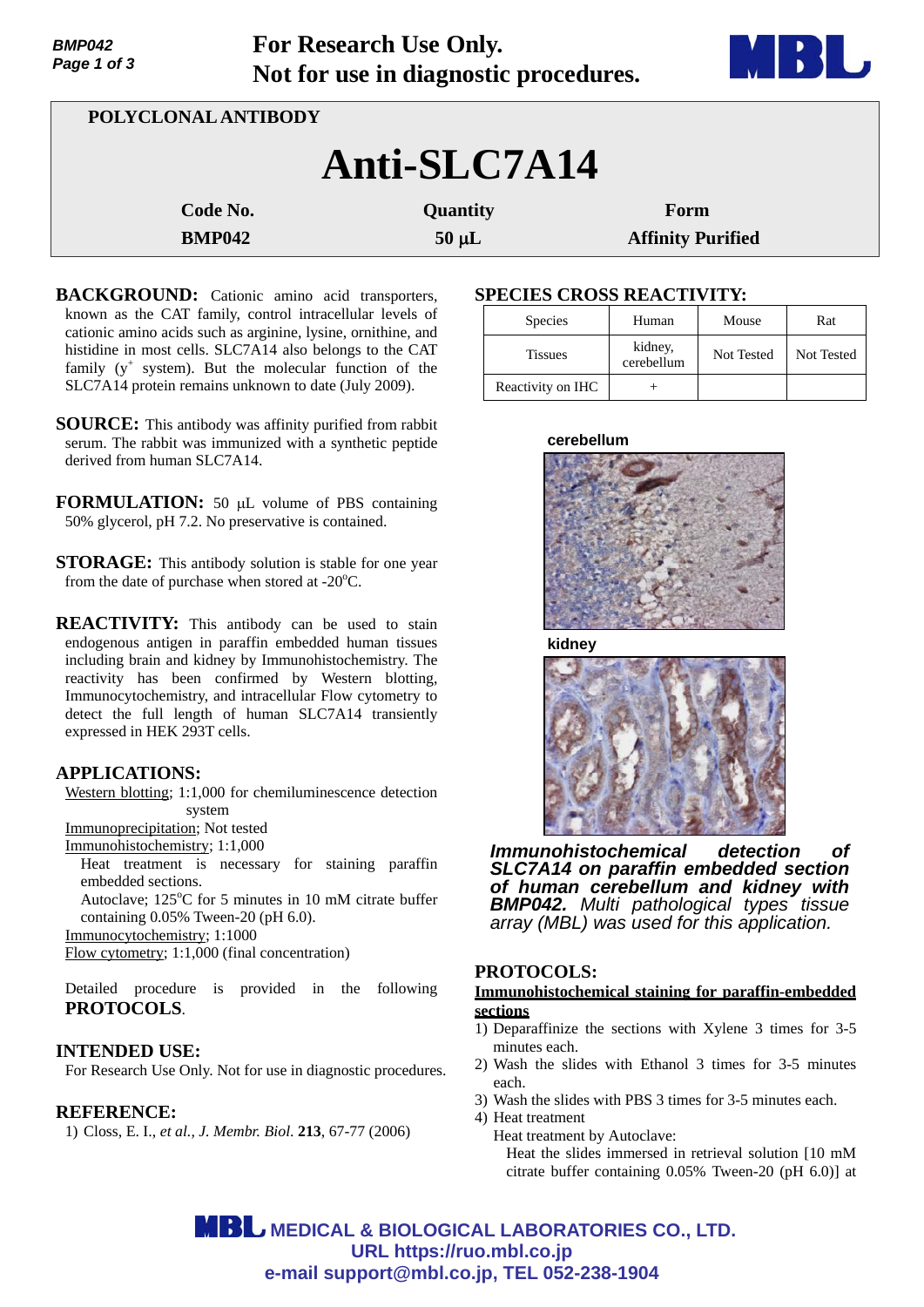125°C for 5 minutes in pressure boiler. After boiling, the slides should remain in the pressure boiler until the temperature is cooled down to 80°C. Let the immersed slides further cool down at room temperature for 40 minutes.

- 5) Remove the slides from the citrate buffer and cover each section with  $3\%$  H<sub>2</sub>O<sub>2</sub> for 10 minutes at room temperature to block endogenous peroxidase activity. Wash 3 times in PBS for 5 minutes each.
- 6) Remove the slides from PBS, wipe gently around each section and cover tissues with 5% FCS in PBS for 30 minutes at room temperature to block non-specific staining. Do not wash.
- 7) Tip off the blocking buffer, wipe gently around each section and cover tissues with primary antibody diluted with PBS containing 5% FCS as suggested in the **APPLICATIONS**.

**Note:** It is essential for every laboratory to determine the optional titers of the primary antibody to obtain the best result.

- 8) Incubate the sections for 2 hours at room temperature.
- 9) Wash the slides 3 times in PBS for 5 minutes each.
- 10) Wipe gently around each section and cover tissues with ENVISION/HRP polymer reagent (DAKO; code no. K1491). Incubate for 15 minutes at room temperature. Wash as in step 9).
- 11) Visualize by reacting for 5 minutes with DAB substrate solution (DAKO; code no. K3465). \*DAB is a suspect carcinogen and must be handled with care. Always wear gloves.
- 12) Wash the slides in water for 5 minutes.
- 13) Counter stain in hematoxylin for 1 minute, wash the slides 3 times in water for 5 minutes each, and then immerse the slides in PBS for 5 minutes. Dehydrate by immersing in Ethanol 3 times for 3 minutes each, followed by immersing in Xylene 3 times for 3 minutes each.
- 14) Now ready for mounting.

(Positive control for Immunohistochemistry; cerebellum, kidney)



*Western blot analysis of SLC7A14 expression in Myc-tagged SLC7A14 transfected 293T (2, 3) and parental cell (1) using BMP042 (1, 2) or anti-Myc-tag antibody (3, MBL; code no. M047-3).* 

### **SDS-PAGE & Western Blotting**

- 1) Wash cells (approximately 1 x  $10^7$  cells) 3 times with PBS and suspend with 100  $\mu$ L of cold Lysis buffer (10 mM Tris-HCl pH 7.5, 150 mM NaCl, 1% Triton X-100, 1% Sodium deoxycholate, 0.1% SDS) containing appropriate protease inhibitors. Incubate it at  $4^{\circ}$ C with rotating for 30 minutes, then sonicate briefly (up to 10 seconds).
- 2) Centrifuge the tube at 12,000 x g for 10 minutes at  $4^{\circ}$ C and transfer the supernatant to another tube.
- 3) Mix the sample with equal volume of Laemmli's sample buffer.
- 4) Incubate the samples for 1 hour at  $37^{\circ}$ C and centrifuge at 10,000 x g for 5 minutes. Transfer the supernatant into a new tube. Load 10  $\mu$ L of the sample per lane in a 1 mm thick SDS-polyacrylamide gel for electrophoresis.
- 5) Blot the protein to a polyvinylidene difluoride (PVDF) membrane at 1 mA/cm<sup>2</sup> for 1 hour in a semi-dry transfer system (Transfer Buffer: 25 mM Tris, 190 mM glycine, 20% MeOH). See the manufacture's manual for precise transfer procedure.
- 6) To reduce nonspecific binding, soak the membrane in 5% skimmed milk (in PBS, pH 7.2) for 2 hours at room temperature, or overnight at 4°C.
- 7) Incubate the membrane with primary antibody diluted with PBS, pH 7.2 containing 2% skimmed milk as suggested in the **APPLICATIONS** for 2 hours at room temperature. (The concentration of antibody will depend on condition.)
- 8) Wash the membrane with PBS-T [0.05% Tween-20 in PBS] (5 minutes x 3 times).
- 9) Incubate the membrane with the 1:2,000 HRP-conjugated anti-rabbit IgG (MBL; code no. 458) diluted with 2% skimmed milk (in PBS, pH 7.2) for 1 hour at room temperature.
- 10) Wash the membrane with PBS-T (10 minutes x 3 times).
- 11) Drain excess buffer on the membrane, then incubate it with appropriate chemiluminescence reagent for 1 minute.
- 12) Remove extra reagent from the membrane by dabbing with paper towel, and seal it in plastic wrap.
- 13) Expose and develop the film as usual. The condition for exposure and development may vary.



*Immunocytochemical detection of SLC7A14 in 293T transiently expressing SLC7A14 with BMP042 (right) or normal rabbit IgG (left).*

#### **Immunocytochemistry**

1) Culture the cells at an appropriate condition on a glass slide. (for example, spread  $1x10^4$  cells for one slide, then